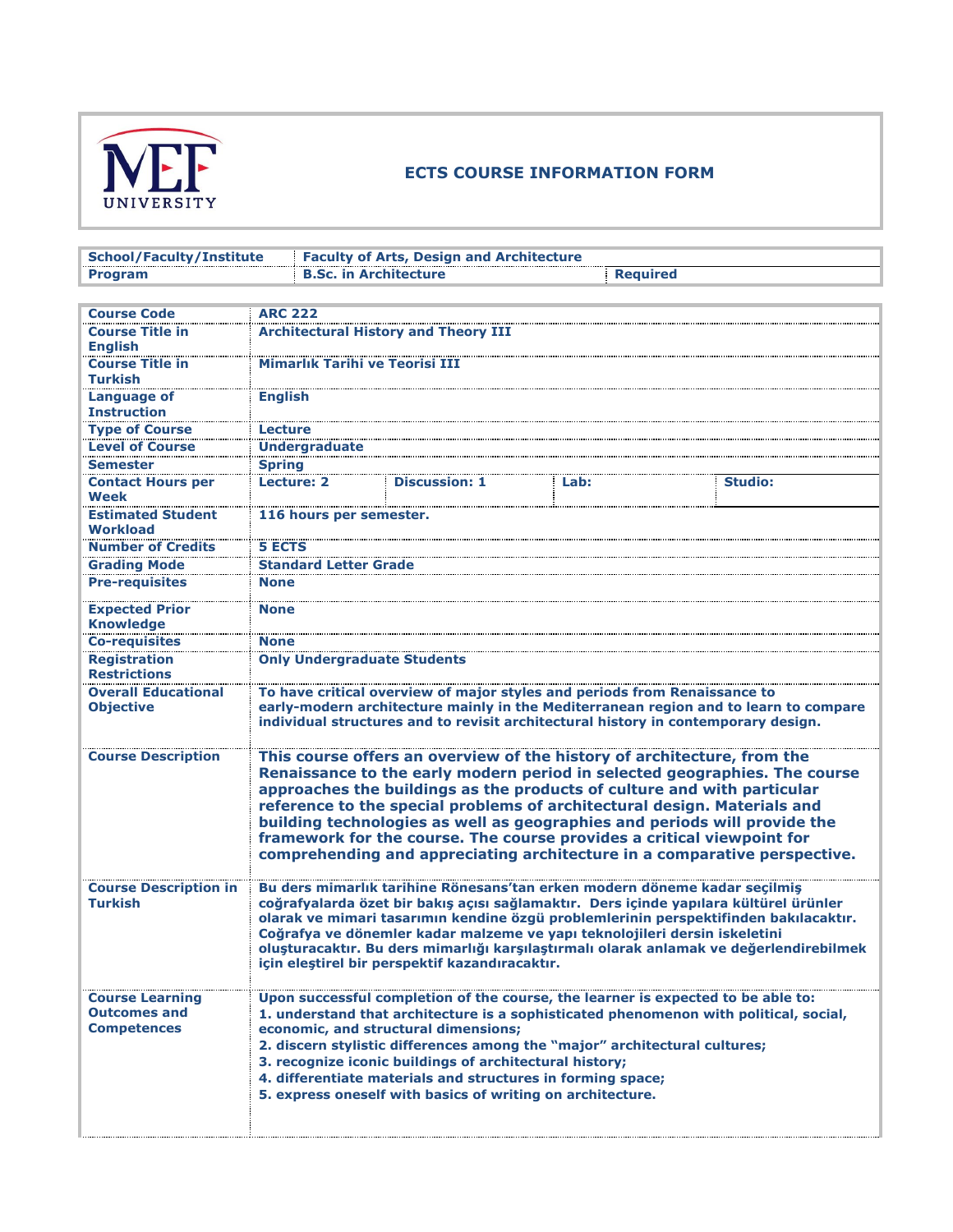| <b>H=Highly Related</b><br><b>Program Outcomes and Competences</b><br><b>Assessed by</b><br><b>Level</b><br>N/S/H<br>Exam, HW,<br>Seminar.<br>1. Ability to read, write and speak effectively in Turkish and English, equivalent<br>s<br>to a B2 European Language Passport Level in English.<br>2. Ability to question and interpret ideas considering diverse points of view;<br>н<br>gather and use data, develop concepts related to people, places and the<br>environment, and make individual decisions.<br>3. Ability to use appropriate graphical methods including freehand and digital<br>н<br>Assignments<br>drawing techniques, (ECDL advanced) in order to develop ideas in addition to<br>communicate the process of design.<br>4. Ability to use fundamental principles of architectural design considering the<br>s<br>place, climate, people, society as factors, and simultaneously express present<br>principles in relevant precedents.<br>5. Understanding of architectural principles belonging to global and local cultures<br>н<br>Assignments<br>shaped by the climatic, technological, socioeconomic, cultural factors, in addition<br>to principles of historic preservation while developing architectural and urban<br>design projects.<br>6. Understanding the theories and methods used to describe the relationship<br>н<br>Assignments<br>between human behavior and physical environment; and concurrently<br>understanding different needs, values, behavioral norms, social and spatial<br>patterns of different cultures.<br>7. Ability to apply various stages of design processes considering the client and<br>N<br>user needs, which include space and equipment requirements besides site<br>conditions and relevant laws and standards.<br>$\mathbf{s}$<br>8. Understanding the role of applied research in determining function, form and<br>systems and their impact on human conditions and behavior.<br>9. Understanding of the basic principles of static and dynamic structural<br>s<br>behavior that withstand gravity and lateral forces, in addition to the evolution<br>and applications of structural systems.<br>10. Ability to apply the principles of sustainability in architectural and urban<br>N<br>design projects that aim to preserve the natural and historic resources and<br>provide healthful environments.<br>11. Ability to apply the fundamental principles of building and safety systems<br>N<br>such as mechanical, electrical, fire prevention, vertical circulation additionally to<br>principles of accessibility into the design of buildings.<br>12. Understanding the basic principles in the selection of materials, products,<br>s<br>components and assemblies, based on their characteristics together with their<br>performance, including their environmental impact and reuse possibilities.<br>13. Ability to produce a comprehensive architectural project from the schematic<br>N<br>design phase to design development phase, while integrating structural systems,<br>life safety and sustainability principles.<br>Ñ<br>14. Understanding the principles of environmental systems such as energy<br>preservation, active and passive heating and cooling systems, air quality, solar<br>orientation, day lighting and artificial illumination, and acoustics; in addition to<br>the use of appropriate performance assessment tools.<br>15. Ability to choose appropriate materials, products and components in the<br>N<br>implementation of design building envelope systems.<br>16. Ability to understand the principles and concepts of different fields in<br>N<br>multidisciplinary design processes and the ability to work in collaboration with<br>others as a member of the design team.<br>17. Understanding the responsibility of the architect to organize and lead design<br>S<br>and construction processes considering the environmental, social and aesthetic<br>issues of the society.<br>18. Understanding the legal to responsibilities of the architect effecting the<br>N<br>design and construction of a building such as public health and safety;<br>accessibility, preservation, building codes and regulations as well as user rights.<br>19. Ability to understand the ethical issues involved in the design and<br>S | <b>Relation to Program Outcomes and Competences:</b><br>$N = None$<br><b>S=Supportive</b> |  |
|------------------------------------------------------------------------------------------------------------------------------------------------------------------------------------------------------------------------------------------------------------------------------------------------------------------------------------------------------------------------------------------------------------------------------------------------------------------------------------------------------------------------------------------------------------------------------------------------------------------------------------------------------------------------------------------------------------------------------------------------------------------------------------------------------------------------------------------------------------------------------------------------------------------------------------------------------------------------------------------------------------------------------------------------------------------------------------------------------------------------------------------------------------------------------------------------------------------------------------------------------------------------------------------------------------------------------------------------------------------------------------------------------------------------------------------------------------------------------------------------------------------------------------------------------------------------------------------------------------------------------------------------------------------------------------------------------------------------------------------------------------------------------------------------------------------------------------------------------------------------------------------------------------------------------------------------------------------------------------------------------------------------------------------------------------------------------------------------------------------------------------------------------------------------------------------------------------------------------------------------------------------------------------------------------------------------------------------------------------------------------------------------------------------------------------------------------------------------------------------------------------------------------------------------------------------------------------------------------------------------------------------------------------------------------------------------------------------------------------------------------------------------------------------------------------------------------------------------------------------------------------------------------------------------------------------------------------------------------------------------------------------------------------------------------------------------------------------------------------------------------------------------------------------------------------------------------------------------------------------------------------------------------------------------------------------------------------------------------------------------------------------------------------------------------------------------------------------------------------------------------------------------------------------------------------------------------------------------------------------------------------------------------------------------------------------------------------------------------------------------------------------------------------------------------------------------------------------------------------------------------------------------------------------------------------------------------------------------------------------------------------------------------------------------------------------------------------------------------------------------------------------------------------------------------------------------------------------------------------------------------------------------------------------------------------------------------------------------|-------------------------------------------------------------------------------------------|--|
|                                                                                                                                                                                                                                                                                                                                                                                                                                                                                                                                                                                                                                                                                                                                                                                                                                                                                                                                                                                                                                                                                                                                                                                                                                                                                                                                                                                                                                                                                                                                                                                                                                                                                                                                                                                                                                                                                                                                                                                                                                                                                                                                                                                                                                                                                                                                                                                                                                                                                                                                                                                                                                                                                                                                                                                                                                                                                                                                                                                                                                                                                                                                                                                                                                                                                                                                                                                                                                                                                                                                                                                                                                                                                                                                                                                                                                                                                                                                                                                                                                                                                                                                                                                                                                                                                                                                                |                                                                                           |  |
|                                                                                                                                                                                                                                                                                                                                                                                                                                                                                                                                                                                                                                                                                                                                                                                                                                                                                                                                                                                                                                                                                                                                                                                                                                                                                                                                                                                                                                                                                                                                                                                                                                                                                                                                                                                                                                                                                                                                                                                                                                                                                                                                                                                                                                                                                                                                                                                                                                                                                                                                                                                                                                                                                                                                                                                                                                                                                                                                                                                                                                                                                                                                                                                                                                                                                                                                                                                                                                                                                                                                                                                                                                                                                                                                                                                                                                                                                                                                                                                                                                                                                                                                                                                                                                                                                                                                                |                                                                                           |  |
|                                                                                                                                                                                                                                                                                                                                                                                                                                                                                                                                                                                                                                                                                                                                                                                                                                                                                                                                                                                                                                                                                                                                                                                                                                                                                                                                                                                                                                                                                                                                                                                                                                                                                                                                                                                                                                                                                                                                                                                                                                                                                                                                                                                                                                                                                                                                                                                                                                                                                                                                                                                                                                                                                                                                                                                                                                                                                                                                                                                                                                                                                                                                                                                                                                                                                                                                                                                                                                                                                                                                                                                                                                                                                                                                                                                                                                                                                                                                                                                                                                                                                                                                                                                                                                                                                                                                                |                                                                                           |  |
|                                                                                                                                                                                                                                                                                                                                                                                                                                                                                                                                                                                                                                                                                                                                                                                                                                                                                                                                                                                                                                                                                                                                                                                                                                                                                                                                                                                                                                                                                                                                                                                                                                                                                                                                                                                                                                                                                                                                                                                                                                                                                                                                                                                                                                                                                                                                                                                                                                                                                                                                                                                                                                                                                                                                                                                                                                                                                                                                                                                                                                                                                                                                                                                                                                                                                                                                                                                                                                                                                                                                                                                                                                                                                                                                                                                                                                                                                                                                                                                                                                                                                                                                                                                                                                                                                                                                                |                                                                                           |  |
|                                                                                                                                                                                                                                                                                                                                                                                                                                                                                                                                                                                                                                                                                                                                                                                                                                                                                                                                                                                                                                                                                                                                                                                                                                                                                                                                                                                                                                                                                                                                                                                                                                                                                                                                                                                                                                                                                                                                                                                                                                                                                                                                                                                                                                                                                                                                                                                                                                                                                                                                                                                                                                                                                                                                                                                                                                                                                                                                                                                                                                                                                                                                                                                                                                                                                                                                                                                                                                                                                                                                                                                                                                                                                                                                                                                                                                                                                                                                                                                                                                                                                                                                                                                                                                                                                                                                                |                                                                                           |  |
|                                                                                                                                                                                                                                                                                                                                                                                                                                                                                                                                                                                                                                                                                                                                                                                                                                                                                                                                                                                                                                                                                                                                                                                                                                                                                                                                                                                                                                                                                                                                                                                                                                                                                                                                                                                                                                                                                                                                                                                                                                                                                                                                                                                                                                                                                                                                                                                                                                                                                                                                                                                                                                                                                                                                                                                                                                                                                                                                                                                                                                                                                                                                                                                                                                                                                                                                                                                                                                                                                                                                                                                                                                                                                                                                                                                                                                                                                                                                                                                                                                                                                                                                                                                                                                                                                                                                                |                                                                                           |  |
|                                                                                                                                                                                                                                                                                                                                                                                                                                                                                                                                                                                                                                                                                                                                                                                                                                                                                                                                                                                                                                                                                                                                                                                                                                                                                                                                                                                                                                                                                                                                                                                                                                                                                                                                                                                                                                                                                                                                                                                                                                                                                                                                                                                                                                                                                                                                                                                                                                                                                                                                                                                                                                                                                                                                                                                                                                                                                                                                                                                                                                                                                                                                                                                                                                                                                                                                                                                                                                                                                                                                                                                                                                                                                                                                                                                                                                                                                                                                                                                                                                                                                                                                                                                                                                                                                                                                                |                                                                                           |  |
|                                                                                                                                                                                                                                                                                                                                                                                                                                                                                                                                                                                                                                                                                                                                                                                                                                                                                                                                                                                                                                                                                                                                                                                                                                                                                                                                                                                                                                                                                                                                                                                                                                                                                                                                                                                                                                                                                                                                                                                                                                                                                                                                                                                                                                                                                                                                                                                                                                                                                                                                                                                                                                                                                                                                                                                                                                                                                                                                                                                                                                                                                                                                                                                                                                                                                                                                                                                                                                                                                                                                                                                                                                                                                                                                                                                                                                                                                                                                                                                                                                                                                                                                                                                                                                                                                                                                                |                                                                                           |  |
|                                                                                                                                                                                                                                                                                                                                                                                                                                                                                                                                                                                                                                                                                                                                                                                                                                                                                                                                                                                                                                                                                                                                                                                                                                                                                                                                                                                                                                                                                                                                                                                                                                                                                                                                                                                                                                                                                                                                                                                                                                                                                                                                                                                                                                                                                                                                                                                                                                                                                                                                                                                                                                                                                                                                                                                                                                                                                                                                                                                                                                                                                                                                                                                                                                                                                                                                                                                                                                                                                                                                                                                                                                                                                                                                                                                                                                                                                                                                                                                                                                                                                                                                                                                                                                                                                                                                                |                                                                                           |  |
|                                                                                                                                                                                                                                                                                                                                                                                                                                                                                                                                                                                                                                                                                                                                                                                                                                                                                                                                                                                                                                                                                                                                                                                                                                                                                                                                                                                                                                                                                                                                                                                                                                                                                                                                                                                                                                                                                                                                                                                                                                                                                                                                                                                                                                                                                                                                                                                                                                                                                                                                                                                                                                                                                                                                                                                                                                                                                                                                                                                                                                                                                                                                                                                                                                                                                                                                                                                                                                                                                                                                                                                                                                                                                                                                                                                                                                                                                                                                                                                                                                                                                                                                                                                                                                                                                                                                                |                                                                                           |  |
|                                                                                                                                                                                                                                                                                                                                                                                                                                                                                                                                                                                                                                                                                                                                                                                                                                                                                                                                                                                                                                                                                                                                                                                                                                                                                                                                                                                                                                                                                                                                                                                                                                                                                                                                                                                                                                                                                                                                                                                                                                                                                                                                                                                                                                                                                                                                                                                                                                                                                                                                                                                                                                                                                                                                                                                                                                                                                                                                                                                                                                                                                                                                                                                                                                                                                                                                                                                                                                                                                                                                                                                                                                                                                                                                                                                                                                                                                                                                                                                                                                                                                                                                                                                                                                                                                                                                                |                                                                                           |  |
|                                                                                                                                                                                                                                                                                                                                                                                                                                                                                                                                                                                                                                                                                                                                                                                                                                                                                                                                                                                                                                                                                                                                                                                                                                                                                                                                                                                                                                                                                                                                                                                                                                                                                                                                                                                                                                                                                                                                                                                                                                                                                                                                                                                                                                                                                                                                                                                                                                                                                                                                                                                                                                                                                                                                                                                                                                                                                                                                                                                                                                                                                                                                                                                                                                                                                                                                                                                                                                                                                                                                                                                                                                                                                                                                                                                                                                                                                                                                                                                                                                                                                                                                                                                                                                                                                                                                                |                                                                                           |  |
|                                                                                                                                                                                                                                                                                                                                                                                                                                                                                                                                                                                                                                                                                                                                                                                                                                                                                                                                                                                                                                                                                                                                                                                                                                                                                                                                                                                                                                                                                                                                                                                                                                                                                                                                                                                                                                                                                                                                                                                                                                                                                                                                                                                                                                                                                                                                                                                                                                                                                                                                                                                                                                                                                                                                                                                                                                                                                                                                                                                                                                                                                                                                                                                                                                                                                                                                                                                                                                                                                                                                                                                                                                                                                                                                                                                                                                                                                                                                                                                                                                                                                                                                                                                                                                                                                                                                                |                                                                                           |  |
|                                                                                                                                                                                                                                                                                                                                                                                                                                                                                                                                                                                                                                                                                                                                                                                                                                                                                                                                                                                                                                                                                                                                                                                                                                                                                                                                                                                                                                                                                                                                                                                                                                                                                                                                                                                                                                                                                                                                                                                                                                                                                                                                                                                                                                                                                                                                                                                                                                                                                                                                                                                                                                                                                                                                                                                                                                                                                                                                                                                                                                                                                                                                                                                                                                                                                                                                                                                                                                                                                                                                                                                                                                                                                                                                                                                                                                                                                                                                                                                                                                                                                                                                                                                                                                                                                                                                                |                                                                                           |  |
|                                                                                                                                                                                                                                                                                                                                                                                                                                                                                                                                                                                                                                                                                                                                                                                                                                                                                                                                                                                                                                                                                                                                                                                                                                                                                                                                                                                                                                                                                                                                                                                                                                                                                                                                                                                                                                                                                                                                                                                                                                                                                                                                                                                                                                                                                                                                                                                                                                                                                                                                                                                                                                                                                                                                                                                                                                                                                                                                                                                                                                                                                                                                                                                                                                                                                                                                                                                                                                                                                                                                                                                                                                                                                                                                                                                                                                                                                                                                                                                                                                                                                                                                                                                                                                                                                                                                                |                                                                                           |  |
|                                                                                                                                                                                                                                                                                                                                                                                                                                                                                                                                                                                                                                                                                                                                                                                                                                                                                                                                                                                                                                                                                                                                                                                                                                                                                                                                                                                                                                                                                                                                                                                                                                                                                                                                                                                                                                                                                                                                                                                                                                                                                                                                                                                                                                                                                                                                                                                                                                                                                                                                                                                                                                                                                                                                                                                                                                                                                                                                                                                                                                                                                                                                                                                                                                                                                                                                                                                                                                                                                                                                                                                                                                                                                                                                                                                                                                                                                                                                                                                                                                                                                                                                                                                                                                                                                                                                                |                                                                                           |  |
|                                                                                                                                                                                                                                                                                                                                                                                                                                                                                                                                                                                                                                                                                                                                                                                                                                                                                                                                                                                                                                                                                                                                                                                                                                                                                                                                                                                                                                                                                                                                                                                                                                                                                                                                                                                                                                                                                                                                                                                                                                                                                                                                                                                                                                                                                                                                                                                                                                                                                                                                                                                                                                                                                                                                                                                                                                                                                                                                                                                                                                                                                                                                                                                                                                                                                                                                                                                                                                                                                                                                                                                                                                                                                                                                                                                                                                                                                                                                                                                                                                                                                                                                                                                                                                                                                                                                                |                                                                                           |  |
|                                                                                                                                                                                                                                                                                                                                                                                                                                                                                                                                                                                                                                                                                                                                                                                                                                                                                                                                                                                                                                                                                                                                                                                                                                                                                                                                                                                                                                                                                                                                                                                                                                                                                                                                                                                                                                                                                                                                                                                                                                                                                                                                                                                                                                                                                                                                                                                                                                                                                                                                                                                                                                                                                                                                                                                                                                                                                                                                                                                                                                                                                                                                                                                                                                                                                                                                                                                                                                                                                                                                                                                                                                                                                                                                                                                                                                                                                                                                                                                                                                                                                                                                                                                                                                                                                                                                                |                                                                                           |  |
|                                                                                                                                                                                                                                                                                                                                                                                                                                                                                                                                                                                                                                                                                                                                                                                                                                                                                                                                                                                                                                                                                                                                                                                                                                                                                                                                                                                                                                                                                                                                                                                                                                                                                                                                                                                                                                                                                                                                                                                                                                                                                                                                                                                                                                                                                                                                                                                                                                                                                                                                                                                                                                                                                                                                                                                                                                                                                                                                                                                                                                                                                                                                                                                                                                                                                                                                                                                                                                                                                                                                                                                                                                                                                                                                                                                                                                                                                                                                                                                                                                                                                                                                                                                                                                                                                                                                                |                                                                                           |  |
|                                                                                                                                                                                                                                                                                                                                                                                                                                                                                                                                                                                                                                                                                                                                                                                                                                                                                                                                                                                                                                                                                                                                                                                                                                                                                                                                                                                                                                                                                                                                                                                                                                                                                                                                                                                                                                                                                                                                                                                                                                                                                                                                                                                                                                                                                                                                                                                                                                                                                                                                                                                                                                                                                                                                                                                                                                                                                                                                                                                                                                                                                                                                                                                                                                                                                                                                                                                                                                                                                                                                                                                                                                                                                                                                                                                                                                                                                                                                                                                                                                                                                                                                                                                                                                                                                                                                                |                                                                                           |  |
|                                                                                                                                                                                                                                                                                                                                                                                                                                                                                                                                                                                                                                                                                                                                                                                                                                                                                                                                                                                                                                                                                                                                                                                                                                                                                                                                                                                                                                                                                                                                                                                                                                                                                                                                                                                                                                                                                                                                                                                                                                                                                                                                                                                                                                                                                                                                                                                                                                                                                                                                                                                                                                                                                                                                                                                                                                                                                                                                                                                                                                                                                                                                                                                                                                                                                                                                                                                                                                                                                                                                                                                                                                                                                                                                                                                                                                                                                                                                                                                                                                                                                                                                                                                                                                                                                                                                                |                                                                                           |  |
|                                                                                                                                                                                                                                                                                                                                                                                                                                                                                                                                                                                                                                                                                                                                                                                                                                                                                                                                                                                                                                                                                                                                                                                                                                                                                                                                                                                                                                                                                                                                                                                                                                                                                                                                                                                                                                                                                                                                                                                                                                                                                                                                                                                                                                                                                                                                                                                                                                                                                                                                                                                                                                                                                                                                                                                                                                                                                                                                                                                                                                                                                                                                                                                                                                                                                                                                                                                                                                                                                                                                                                                                                                                                                                                                                                                                                                                                                                                                                                                                                                                                                                                                                                                                                                                                                                                                                |                                                                                           |  |
|                                                                                                                                                                                                                                                                                                                                                                                                                                                                                                                                                                                                                                                                                                                                                                                                                                                                                                                                                                                                                                                                                                                                                                                                                                                                                                                                                                                                                                                                                                                                                                                                                                                                                                                                                                                                                                                                                                                                                                                                                                                                                                                                                                                                                                                                                                                                                                                                                                                                                                                                                                                                                                                                                                                                                                                                                                                                                                                                                                                                                                                                                                                                                                                                                                                                                                                                                                                                                                                                                                                                                                                                                                                                                                                                                                                                                                                                                                                                                                                                                                                                                                                                                                                                                                                                                                                                                |                                                                                           |  |
|                                                                                                                                                                                                                                                                                                                                                                                                                                                                                                                                                                                                                                                                                                                                                                                                                                                                                                                                                                                                                                                                                                                                                                                                                                                                                                                                                                                                                                                                                                                                                                                                                                                                                                                                                                                                                                                                                                                                                                                                                                                                                                                                                                                                                                                                                                                                                                                                                                                                                                                                                                                                                                                                                                                                                                                                                                                                                                                                                                                                                                                                                                                                                                                                                                                                                                                                                                                                                                                                                                                                                                                                                                                                                                                                                                                                                                                                                                                                                                                                                                                                                                                                                                                                                                                                                                                                                |                                                                                           |  |
|                                                                                                                                                                                                                                                                                                                                                                                                                                                                                                                                                                                                                                                                                                                                                                                                                                                                                                                                                                                                                                                                                                                                                                                                                                                                                                                                                                                                                                                                                                                                                                                                                                                                                                                                                                                                                                                                                                                                                                                                                                                                                                                                                                                                                                                                                                                                                                                                                                                                                                                                                                                                                                                                                                                                                                                                                                                                                                                                                                                                                                                                                                                                                                                                                                                                                                                                                                                                                                                                                                                                                                                                                                                                                                                                                                                                                                                                                                                                                                                                                                                                                                                                                                                                                                                                                                                                                |                                                                                           |  |
|                                                                                                                                                                                                                                                                                                                                                                                                                                                                                                                                                                                                                                                                                                                                                                                                                                                                                                                                                                                                                                                                                                                                                                                                                                                                                                                                                                                                                                                                                                                                                                                                                                                                                                                                                                                                                                                                                                                                                                                                                                                                                                                                                                                                                                                                                                                                                                                                                                                                                                                                                                                                                                                                                                                                                                                                                                                                                                                                                                                                                                                                                                                                                                                                                                                                                                                                                                                                                                                                                                                                                                                                                                                                                                                                                                                                                                                                                                                                                                                                                                                                                                                                                                                                                                                                                                                                                |                                                                                           |  |
|                                                                                                                                                                                                                                                                                                                                                                                                                                                                                                                                                                                                                                                                                                                                                                                                                                                                                                                                                                                                                                                                                                                                                                                                                                                                                                                                                                                                                                                                                                                                                                                                                                                                                                                                                                                                                                                                                                                                                                                                                                                                                                                                                                                                                                                                                                                                                                                                                                                                                                                                                                                                                                                                                                                                                                                                                                                                                                                                                                                                                                                                                                                                                                                                                                                                                                                                                                                                                                                                                                                                                                                                                                                                                                                                                                                                                                                                                                                                                                                                                                                                                                                                                                                                                                                                                                                                                |                                                                                           |  |
|                                                                                                                                                                                                                                                                                                                                                                                                                                                                                                                                                                                                                                                                                                                                                                                                                                                                                                                                                                                                                                                                                                                                                                                                                                                                                                                                                                                                                                                                                                                                                                                                                                                                                                                                                                                                                                                                                                                                                                                                                                                                                                                                                                                                                                                                                                                                                                                                                                                                                                                                                                                                                                                                                                                                                                                                                                                                                                                                                                                                                                                                                                                                                                                                                                                                                                                                                                                                                                                                                                                                                                                                                                                                                                                                                                                                                                                                                                                                                                                                                                                                                                                                                                                                                                                                                                                                                |                                                                                           |  |
|                                                                                                                                                                                                                                                                                                                                                                                                                                                                                                                                                                                                                                                                                                                                                                                                                                                                                                                                                                                                                                                                                                                                                                                                                                                                                                                                                                                                                                                                                                                                                                                                                                                                                                                                                                                                                                                                                                                                                                                                                                                                                                                                                                                                                                                                                                                                                                                                                                                                                                                                                                                                                                                                                                                                                                                                                                                                                                                                                                                                                                                                                                                                                                                                                                                                                                                                                                                                                                                                                                                                                                                                                                                                                                                                                                                                                                                                                                                                                                                                                                                                                                                                                                                                                                                                                                                                                |                                                                                           |  |
|                                                                                                                                                                                                                                                                                                                                                                                                                                                                                                                                                                                                                                                                                                                                                                                                                                                                                                                                                                                                                                                                                                                                                                                                                                                                                                                                                                                                                                                                                                                                                                                                                                                                                                                                                                                                                                                                                                                                                                                                                                                                                                                                                                                                                                                                                                                                                                                                                                                                                                                                                                                                                                                                                                                                                                                                                                                                                                                                                                                                                                                                                                                                                                                                                                                                                                                                                                                                                                                                                                                                                                                                                                                                                                                                                                                                                                                                                                                                                                                                                                                                                                                                                                                                                                                                                                                                                |                                                                                           |  |
|                                                                                                                                                                                                                                                                                                                                                                                                                                                                                                                                                                                                                                                                                                                                                                                                                                                                                                                                                                                                                                                                                                                                                                                                                                                                                                                                                                                                                                                                                                                                                                                                                                                                                                                                                                                                                                                                                                                                                                                                                                                                                                                                                                                                                                                                                                                                                                                                                                                                                                                                                                                                                                                                                                                                                                                                                                                                                                                                                                                                                                                                                                                                                                                                                                                                                                                                                                                                                                                                                                                                                                                                                                                                                                                                                                                                                                                                                                                                                                                                                                                                                                                                                                                                                                                                                                                                                |                                                                                           |  |
|                                                                                                                                                                                                                                                                                                                                                                                                                                                                                                                                                                                                                                                                                                                                                                                                                                                                                                                                                                                                                                                                                                                                                                                                                                                                                                                                                                                                                                                                                                                                                                                                                                                                                                                                                                                                                                                                                                                                                                                                                                                                                                                                                                                                                                                                                                                                                                                                                                                                                                                                                                                                                                                                                                                                                                                                                                                                                                                                                                                                                                                                                                                                                                                                                                                                                                                                                                                                                                                                                                                                                                                                                                                                                                                                                                                                                                                                                                                                                                                                                                                                                                                                                                                                                                                                                                                                                |                                                                                           |  |
|                                                                                                                                                                                                                                                                                                                                                                                                                                                                                                                                                                                                                                                                                                                                                                                                                                                                                                                                                                                                                                                                                                                                                                                                                                                                                                                                                                                                                                                                                                                                                                                                                                                                                                                                                                                                                                                                                                                                                                                                                                                                                                                                                                                                                                                                                                                                                                                                                                                                                                                                                                                                                                                                                                                                                                                                                                                                                                                                                                                                                                                                                                                                                                                                                                                                                                                                                                                                                                                                                                                                                                                                                                                                                                                                                                                                                                                                                                                                                                                                                                                                                                                                                                                                                                                                                                                                                |                                                                                           |  |
|                                                                                                                                                                                                                                                                                                                                                                                                                                                                                                                                                                                                                                                                                                                                                                                                                                                                                                                                                                                                                                                                                                                                                                                                                                                                                                                                                                                                                                                                                                                                                                                                                                                                                                                                                                                                                                                                                                                                                                                                                                                                                                                                                                                                                                                                                                                                                                                                                                                                                                                                                                                                                                                                                                                                                                                                                                                                                                                                                                                                                                                                                                                                                                                                                                                                                                                                                                                                                                                                                                                                                                                                                                                                                                                                                                                                                                                                                                                                                                                                                                                                                                                                                                                                                                                                                                                                                |                                                                                           |  |
|                                                                                                                                                                                                                                                                                                                                                                                                                                                                                                                                                                                                                                                                                                                                                                                                                                                                                                                                                                                                                                                                                                                                                                                                                                                                                                                                                                                                                                                                                                                                                                                                                                                                                                                                                                                                                                                                                                                                                                                                                                                                                                                                                                                                                                                                                                                                                                                                                                                                                                                                                                                                                                                                                                                                                                                                                                                                                                                                                                                                                                                                                                                                                                                                                                                                                                                                                                                                                                                                                                                                                                                                                                                                                                                                                                                                                                                                                                                                                                                                                                                                                                                                                                                                                                                                                                                                                |                                                                                           |  |
|                                                                                                                                                                                                                                                                                                                                                                                                                                                                                                                                                                                                                                                                                                                                                                                                                                                                                                                                                                                                                                                                                                                                                                                                                                                                                                                                                                                                                                                                                                                                                                                                                                                                                                                                                                                                                                                                                                                                                                                                                                                                                                                                                                                                                                                                                                                                                                                                                                                                                                                                                                                                                                                                                                                                                                                                                                                                                                                                                                                                                                                                                                                                                                                                                                                                                                                                                                                                                                                                                                                                                                                                                                                                                                                                                                                                                                                                                                                                                                                                                                                                                                                                                                                                                                                                                                                                                |                                                                                           |  |
|                                                                                                                                                                                                                                                                                                                                                                                                                                                                                                                                                                                                                                                                                                                                                                                                                                                                                                                                                                                                                                                                                                                                                                                                                                                                                                                                                                                                                                                                                                                                                                                                                                                                                                                                                                                                                                                                                                                                                                                                                                                                                                                                                                                                                                                                                                                                                                                                                                                                                                                                                                                                                                                                                                                                                                                                                                                                                                                                                                                                                                                                                                                                                                                                                                                                                                                                                                                                                                                                                                                                                                                                                                                                                                                                                                                                                                                                                                                                                                                                                                                                                                                                                                                                                                                                                                                                                |                                                                                           |  |
|                                                                                                                                                                                                                                                                                                                                                                                                                                                                                                                                                                                                                                                                                                                                                                                                                                                                                                                                                                                                                                                                                                                                                                                                                                                                                                                                                                                                                                                                                                                                                                                                                                                                                                                                                                                                                                                                                                                                                                                                                                                                                                                                                                                                                                                                                                                                                                                                                                                                                                                                                                                                                                                                                                                                                                                                                                                                                                                                                                                                                                                                                                                                                                                                                                                                                                                                                                                                                                                                                                                                                                                                                                                                                                                                                                                                                                                                                                                                                                                                                                                                                                                                                                                                                                                                                                                                                |                                                                                           |  |
|                                                                                                                                                                                                                                                                                                                                                                                                                                                                                                                                                                                                                                                                                                                                                                                                                                                                                                                                                                                                                                                                                                                                                                                                                                                                                                                                                                                                                                                                                                                                                                                                                                                                                                                                                                                                                                                                                                                                                                                                                                                                                                                                                                                                                                                                                                                                                                                                                                                                                                                                                                                                                                                                                                                                                                                                                                                                                                                                                                                                                                                                                                                                                                                                                                                                                                                                                                                                                                                                                                                                                                                                                                                                                                                                                                                                                                                                                                                                                                                                                                                                                                                                                                                                                                                                                                                                                |                                                                                           |  |
|                                                                                                                                                                                                                                                                                                                                                                                                                                                                                                                                                                                                                                                                                                                                                                                                                                                                                                                                                                                                                                                                                                                                                                                                                                                                                                                                                                                                                                                                                                                                                                                                                                                                                                                                                                                                                                                                                                                                                                                                                                                                                                                                                                                                                                                                                                                                                                                                                                                                                                                                                                                                                                                                                                                                                                                                                                                                                                                                                                                                                                                                                                                                                                                                                                                                                                                                                                                                                                                                                                                                                                                                                                                                                                                                                                                                                                                                                                                                                                                                                                                                                                                                                                                                                                                                                                                                                |                                                                                           |  |
|                                                                                                                                                                                                                                                                                                                                                                                                                                                                                                                                                                                                                                                                                                                                                                                                                                                                                                                                                                                                                                                                                                                                                                                                                                                                                                                                                                                                                                                                                                                                                                                                                                                                                                                                                                                                                                                                                                                                                                                                                                                                                                                                                                                                                                                                                                                                                                                                                                                                                                                                                                                                                                                                                                                                                                                                                                                                                                                                                                                                                                                                                                                                                                                                                                                                                                                                                                                                                                                                                                                                                                                                                                                                                                                                                                                                                                                                                                                                                                                                                                                                                                                                                                                                                                                                                                                                                |                                                                                           |  |
|                                                                                                                                                                                                                                                                                                                                                                                                                                                                                                                                                                                                                                                                                                                                                                                                                                                                                                                                                                                                                                                                                                                                                                                                                                                                                                                                                                                                                                                                                                                                                                                                                                                                                                                                                                                                                                                                                                                                                                                                                                                                                                                                                                                                                                                                                                                                                                                                                                                                                                                                                                                                                                                                                                                                                                                                                                                                                                                                                                                                                                                                                                                                                                                                                                                                                                                                                                                                                                                                                                                                                                                                                                                                                                                                                                                                                                                                                                                                                                                                                                                                                                                                                                                                                                                                                                                                                |                                                                                           |  |
|                                                                                                                                                                                                                                                                                                                                                                                                                                                                                                                                                                                                                                                                                                                                                                                                                                                                                                                                                                                                                                                                                                                                                                                                                                                                                                                                                                                                                                                                                                                                                                                                                                                                                                                                                                                                                                                                                                                                                                                                                                                                                                                                                                                                                                                                                                                                                                                                                                                                                                                                                                                                                                                                                                                                                                                                                                                                                                                                                                                                                                                                                                                                                                                                                                                                                                                                                                                                                                                                                                                                                                                                                                                                                                                                                                                                                                                                                                                                                                                                                                                                                                                                                                                                                                                                                                                                                |                                                                                           |  |
|                                                                                                                                                                                                                                                                                                                                                                                                                                                                                                                                                                                                                                                                                                                                                                                                                                                                                                                                                                                                                                                                                                                                                                                                                                                                                                                                                                                                                                                                                                                                                                                                                                                                                                                                                                                                                                                                                                                                                                                                                                                                                                                                                                                                                                                                                                                                                                                                                                                                                                                                                                                                                                                                                                                                                                                                                                                                                                                                                                                                                                                                                                                                                                                                                                                                                                                                                                                                                                                                                                                                                                                                                                                                                                                                                                                                                                                                                                                                                                                                                                                                                                                                                                                                                                                                                                                                                |                                                                                           |  |
|                                                                                                                                                                                                                                                                                                                                                                                                                                                                                                                                                                                                                                                                                                                                                                                                                                                                                                                                                                                                                                                                                                                                                                                                                                                                                                                                                                                                                                                                                                                                                                                                                                                                                                                                                                                                                                                                                                                                                                                                                                                                                                                                                                                                                                                                                                                                                                                                                                                                                                                                                                                                                                                                                                                                                                                                                                                                                                                                                                                                                                                                                                                                                                                                                                                                                                                                                                                                                                                                                                                                                                                                                                                                                                                                                                                                                                                                                                                                                                                                                                                                                                                                                                                                                                                                                                                                                |                                                                                           |  |
|                                                                                                                                                                                                                                                                                                                                                                                                                                                                                                                                                                                                                                                                                                                                                                                                                                                                                                                                                                                                                                                                                                                                                                                                                                                                                                                                                                                                                                                                                                                                                                                                                                                                                                                                                                                                                                                                                                                                                                                                                                                                                                                                                                                                                                                                                                                                                                                                                                                                                                                                                                                                                                                                                                                                                                                                                                                                                                                                                                                                                                                                                                                                                                                                                                                                                                                                                                                                                                                                                                                                                                                                                                                                                                                                                                                                                                                                                                                                                                                                                                                                                                                                                                                                                                                                                                                                                |                                                                                           |  |
|                                                                                                                                                                                                                                                                                                                                                                                                                                                                                                                                                                                                                                                                                                                                                                                                                                                                                                                                                                                                                                                                                                                                                                                                                                                                                                                                                                                                                                                                                                                                                                                                                                                                                                                                                                                                                                                                                                                                                                                                                                                                                                                                                                                                                                                                                                                                                                                                                                                                                                                                                                                                                                                                                                                                                                                                                                                                                                                                                                                                                                                                                                                                                                                                                                                                                                                                                                                                                                                                                                                                                                                                                                                                                                                                                                                                                                                                                                                                                                                                                                                                                                                                                                                                                                                                                                                                                |                                                                                           |  |
|                                                                                                                                                                                                                                                                                                                                                                                                                                                                                                                                                                                                                                                                                                                                                                                                                                                                                                                                                                                                                                                                                                                                                                                                                                                                                                                                                                                                                                                                                                                                                                                                                                                                                                                                                                                                                                                                                                                                                                                                                                                                                                                                                                                                                                                                                                                                                                                                                                                                                                                                                                                                                                                                                                                                                                                                                                                                                                                                                                                                                                                                                                                                                                                                                                                                                                                                                                                                                                                                                                                                                                                                                                                                                                                                                                                                                                                                                                                                                                                                                                                                                                                                                                                                                                                                                                                                                |                                                                                           |  |
|                                                                                                                                                                                                                                                                                                                                                                                                                                                                                                                                                                                                                                                                                                                                                                                                                                                                                                                                                                                                                                                                                                                                                                                                                                                                                                                                                                                                                                                                                                                                                                                                                                                                                                                                                                                                                                                                                                                                                                                                                                                                                                                                                                                                                                                                                                                                                                                                                                                                                                                                                                                                                                                                                                                                                                                                                                                                                                                                                                                                                                                                                                                                                                                                                                                                                                                                                                                                                                                                                                                                                                                                                                                                                                                                                                                                                                                                                                                                                                                                                                                                                                                                                                                                                                                                                                                                                |                                                                                           |  |
|                                                                                                                                                                                                                                                                                                                                                                                                                                                                                                                                                                                                                                                                                                                                                                                                                                                                                                                                                                                                                                                                                                                                                                                                                                                                                                                                                                                                                                                                                                                                                                                                                                                                                                                                                                                                                                                                                                                                                                                                                                                                                                                                                                                                                                                                                                                                                                                                                                                                                                                                                                                                                                                                                                                                                                                                                                                                                                                                                                                                                                                                                                                                                                                                                                                                                                                                                                                                                                                                                                                                                                                                                                                                                                                                                                                                                                                                                                                                                                                                                                                                                                                                                                                                                                                                                                                                                |                                                                                           |  |
|                                                                                                                                                                                                                                                                                                                                                                                                                                                                                                                                                                                                                                                                                                                                                                                                                                                                                                                                                                                                                                                                                                                                                                                                                                                                                                                                                                                                                                                                                                                                                                                                                                                                                                                                                                                                                                                                                                                                                                                                                                                                                                                                                                                                                                                                                                                                                                                                                                                                                                                                                                                                                                                                                                                                                                                                                                                                                                                                                                                                                                                                                                                                                                                                                                                                                                                                                                                                                                                                                                                                                                                                                                                                                                                                                                                                                                                                                                                                                                                                                                                                                                                                                                                                                                                                                                                                                |                                                                                           |  |
|                                                                                                                                                                                                                                                                                                                                                                                                                                                                                                                                                                                                                                                                                                                                                                                                                                                                                                                                                                                                                                                                                                                                                                                                                                                                                                                                                                                                                                                                                                                                                                                                                                                                                                                                                                                                                                                                                                                                                                                                                                                                                                                                                                                                                                                                                                                                                                                                                                                                                                                                                                                                                                                                                                                                                                                                                                                                                                                                                                                                                                                                                                                                                                                                                                                                                                                                                                                                                                                                                                                                                                                                                                                                                                                                                                                                                                                                                                                                                                                                                                                                                                                                                                                                                                                                                                                                                |                                                                                           |  |
|                                                                                                                                                                                                                                                                                                                                                                                                                                                                                                                                                                                                                                                                                                                                                                                                                                                                                                                                                                                                                                                                                                                                                                                                                                                                                                                                                                                                                                                                                                                                                                                                                                                                                                                                                                                                                                                                                                                                                                                                                                                                                                                                                                                                                                                                                                                                                                                                                                                                                                                                                                                                                                                                                                                                                                                                                                                                                                                                                                                                                                                                                                                                                                                                                                                                                                                                                                                                                                                                                                                                                                                                                                                                                                                                                                                                                                                                                                                                                                                                                                                                                                                                                                                                                                                                                                                                                |                                                                                           |  |
|                                                                                                                                                                                                                                                                                                                                                                                                                                                                                                                                                                                                                                                                                                                                                                                                                                                                                                                                                                                                                                                                                                                                                                                                                                                                                                                                                                                                                                                                                                                                                                                                                                                                                                                                                                                                                                                                                                                                                                                                                                                                                                                                                                                                                                                                                                                                                                                                                                                                                                                                                                                                                                                                                                                                                                                                                                                                                                                                                                                                                                                                                                                                                                                                                                                                                                                                                                                                                                                                                                                                                                                                                                                                                                                                                                                                                                                                                                                                                                                                                                                                                                                                                                                                                                                                                                                                                | construction of buildings and provide services for the benefit of the society. In         |  |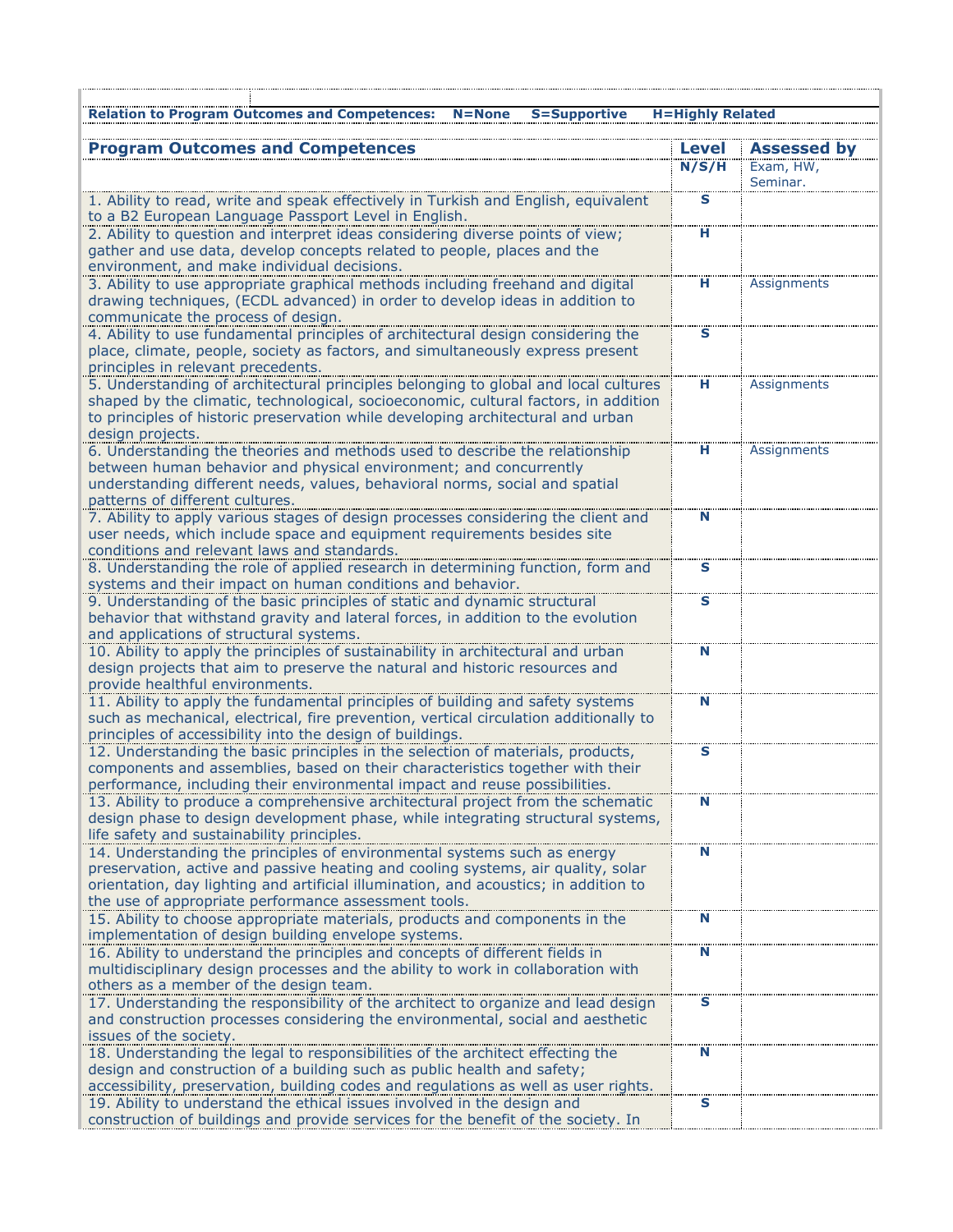| that contribute to the well being of the society. |                                                                                                                                                                                                                                                                                                                                                                                                                                                                                                                                                               | addition to the ability to act with social responsibility in global and local scales                                                                            |   |  |  |
|---------------------------------------------------|---------------------------------------------------------------------------------------------------------------------------------------------------------------------------------------------------------------------------------------------------------------------------------------------------------------------------------------------------------------------------------------------------------------------------------------------------------------------------------------------------------------------------------------------------------------|-----------------------------------------------------------------------------------------------------------------------------------------------------------------|---|--|--|
|                                                   |                                                                                                                                                                                                                                                                                                                                                                                                                                                                                                                                                               | 20. Understanding the methods for competing for commissions, selecting                                                                                          | N |  |  |
|                                                   |                                                                                                                                                                                                                                                                                                                                                                                                                                                                                                                                                               | consultants and assembling teams, recommending project delivery methods,                                                                                        |   |  |  |
| risk management, mediation and arbitration.       |                                                                                                                                                                                                                                                                                                                                                                                                                                                                                                                                                               | which involve financial management and business planning, time management,                                                                                      |   |  |  |
|                                                   |                                                                                                                                                                                                                                                                                                                                                                                                                                                                                                                                                               |                                                                                                                                                                 |   |  |  |
|                                                   |                                                                                                                                                                                                                                                                                                                                                                                                                                                                                                                                                               |                                                                                                                                                                 |   |  |  |
|                                                   |                                                                                                                                                                                                                                                                                                                                                                                                                                                                                                                                                               |                                                                                                                                                                 |   |  |  |
|                                                   |                                                                                                                                                                                                                                                                                                                                                                                                                                                                                                                                                               |                                                                                                                                                                 |   |  |  |
|                                                   |                                                                                                                                                                                                                                                                                                                                                                                                                                                                                                                                                               |                                                                                                                                                                 |   |  |  |
| <b>Prepared by and Date</b>                       |                                                                                                                                                                                                                                                                                                                                                                                                                                                                                                                                                               | <b>Irem Korkmaz 10.03.2020</b>                                                                                                                                  |   |  |  |
| Semester                                          | <b>Spring 2019 - 2020</b>                                                                                                                                                                                                                                                                                                                                                                                                                                                                                                                                     |                                                                                                                                                                 |   |  |  |
|                                                   |                                                                                                                                                                                                                                                                                                                                                                                                                                                                                                                                                               |                                                                                                                                                                 |   |  |  |
| <b>Name of Instructor</b>                         |                                                                                                                                                                                                                                                                                                                                                                                                                                                                                                                                                               | Assoc. Prof. Dr. A.Hilal Uğurlu                                                                                                                                 |   |  |  |
|                                                   |                                                                                                                                                                                                                                                                                                                                                                                                                                                                                                                                                               |                                                                                                                                                                 |   |  |  |
| <b>Course Contents</b>                            | Week<br>1.                                                                                                                                                                                                                                                                                                                                                                                                                                                                                                                                                    | <b>Topic</b><br><b>Introduction, Setting the stage for 15th century</b>                                                                                         |   |  |  |
|                                                   |                                                                                                                                                                                                                                                                                                                                                                                                                                                                                                                                                               | The story of the Ottomans: From a State to an Empire                                                                                                            |   |  |  |
|                                                   | 2.<br>3.                                                                                                                                                                                                                                                                                                                                                                                                                                                                                                                                                      | <b>Renaissance Art &amp; Architecture</b>                                                                                                                       |   |  |  |
|                                                   | 4.                                                                                                                                                                                                                                                                                                                                                                                                                                                                                                                                                            | <b>Late Renaissance Art &amp; Architecture</b>                                                                                                                  |   |  |  |
|                                                   | 5.                                                                                                                                                                                                                                                                                                                                                                                                                                                                                                                                                            | <b>Gunpowder Empires in the 17th century: Ottomans</b>                                                                                                          |   |  |  |
|                                                   | 6.                                                                                                                                                                                                                                                                                                                                                                                                                                                                                                                                                            | <b>Gunpowder Empires in the 17th century: Safavids</b>                                                                                                          |   |  |  |
|                                                   | 7.<br>8.                                                                                                                                                                                                                                                                                                                                                                                                                                                                                                                                                      | <b>Gunpowder Empires in the 17th century: Mughals</b>                                                                                                           |   |  |  |
|                                                   | 9.                                                                                                                                                                                                                                                                                                                                                                                                                                                                                                                                                            | Art & Architecture of counter reformation: Baroque (Italy & France)<br>The Age of Reason: Enlightenment - 18th century Istanbul: Ottoman                        |   |  |  |
|                                                   |                                                                                                                                                                                                                                                                                                                                                                                                                                                                                                                                                               | <b>Baroque</b>                                                                                                                                                  |   |  |  |
|                                                   | 10.                                                                                                                                                                                                                                                                                                                                                                                                                                                                                                                                                           | <b>Industrial Revolution and its aftermath</b>                                                                                                                  |   |  |  |
|                                                   | 11.                                                                                                                                                                                                                                                                                                                                                                                                                                                                                                                                                           | <b>Age of Revolutions</b>                                                                                                                                       |   |  |  |
|                                                   | 12.<br>13.                                                                                                                                                                                                                                                                                                                                                                                                                                                                                                                                                    | New Styles for the new age: Art Nouveau, Art Deco<br>First skyscrapers: Newyork & Chicago                                                                       |   |  |  |
|                                                   | 14.                                                                                                                                                                                                                                                                                                                                                                                                                                                                                                                                                           | 19th century Istanbul                                                                                                                                           |   |  |  |
|                                                   | 15.                                                                                                                                                                                                                                                                                                                                                                                                                                                                                                                                                           | <b>Final Examination Period</b>                                                                                                                                 |   |  |  |
|                                                   | 16.                                                                                                                                                                                                                                                                                                                                                                                                                                                                                                                                                           | <b>Final Examination Period</b>                                                                                                                                 |   |  |  |
| <b>Required/Recommen</b>                          | <b>Recommended Reading:</b>                                                                                                                                                                                                                                                                                                                                                                                                                                                                                                                                   |                                                                                                                                                                 |   |  |  |
| ded                                               |                                                                                                                                                                                                                                                                                                                                                                                                                                                                                                                                                               | Gülru Necipoğlu, "From Byzantine Constantinople to Ottoman Konstantiniyye:<br>Creation of a Cosmopolitan Capital and Visual Culture under Sultan Mehmed II," in |   |  |  |
| <b>Readings</b>                                   |                                                                                                                                                                                                                                                                                                                                                                                                                                                                                                                                                               | From Byzantion to Istanbul: 8000 years of a Capital, (Istanbul: Sabancı University,                                                                             |   |  |  |
|                                                   |                                                                                                                                                                                                                                                                                                                                                                                                                                                                                                                                                               | Sakıp Sabancı Museum, 2010), 262-277.                                                                                                                           |   |  |  |
|                                                   |                                                                                                                                                                                                                                                                                                                                                                                                                                                                                                                                                               | Çiğdem Kafesçioğlu, Constantinopolis/Istanbul: Cultural Encounter, Imperial Vision,                                                                             |   |  |  |
|                                                   |                                                                                                                                                                                                                                                                                                                                                                                                                                                                                                                                                               | and the Construction of the Ottoman Capital, (University Park, Pa.: Pennsylvania State<br><b>University Press, 2009), 16-53.</b>                                |   |  |  |
|                                                   |                                                                                                                                                                                                                                                                                                                                                                                                                                                                                                                                                               | Julian Raby, "A Sultan of Paradox: Mehmed the Conqueror as a Patron of the Arts."                                                                               |   |  |  |
|                                                   |                                                                                                                                                                                                                                                                                                                                                                                                                                                                                                                                                               | Oxford Art Journal 5, no. 1(1982): 3-8.                                                                                                                         |   |  |  |
|                                                   | Henry A. Millon "Models in Renaissance Architecture" in The Renaissance from<br>Brunelleschi to Michelangelo: The Representation of Architecture, eds. H.Millon,<br>V.M.Lampugnani, (Thames and Hudson, 1994), 19-73.<br>Alina Payne - Renaissance Urbanism in Encyclopedia of the Renaissance.<br>Jay Levenson and Julian Raby, A Papal Elephant in the East: Carthaginians and<br>Ottomans, Jesuits and Japan in New Studies on Old Masters: Essays in Renaissance Art<br>in Honour of Colin Eisler, J. Garton and D. Wolfthal eds, (Toronto: University of |                                                                                                                                                                 |   |  |  |
|                                                   |                                                                                                                                                                                                                                                                                                                                                                                                                                                                                                                                                               |                                                                                                                                                                 |   |  |  |
|                                                   |                                                                                                                                                                                                                                                                                                                                                                                                                                                                                                                                                               |                                                                                                                                                                 |   |  |  |
|                                                   |                                                                                                                                                                                                                                                                                                                                                                                                                                                                                                                                                               |                                                                                                                                                                 |   |  |  |
|                                                   |                                                                                                                                                                                                                                                                                                                                                                                                                                                                                                                                                               |                                                                                                                                                                 |   |  |  |
|                                                   | Toronto, 2011), 49-67.                                                                                                                                                                                                                                                                                                                                                                                                                                                                                                                                        |                                                                                                                                                                 |   |  |  |
|                                                   | Gülru Necipoğlu, Framing the Gaze in Ottoman, Safavid, and Mughal Palaces, Ars<br>Orientalis, Vol. 23, Pre-Modern Islamic Palaces (1993), 303-342.                                                                                                                                                                                                                                                                                                                                                                                                            |                                                                                                                                                                 |   |  |  |
|                                                   | Lucienne Thys-Senocak, The Yeni Valide Mosque Complex at Eminönü, Mugarnas, Vol.                                                                                                                                                                                                                                                                                                                                                                                                                                                                              |                                                                                                                                                                 |   |  |  |
|                                                   | 15 (1998), pp. 58-70.                                                                                                                                                                                                                                                                                                                                                                                                                                                                                                                                         |                                                                                                                                                                 |   |  |  |
| <b>Teaching Methods</b>                           |                                                                                                                                                                                                                                                                                                                                                                                                                                                                                                                                                               | As one of the survey courses in the series of architectural history and theory courses,                                                                         |   |  |  |
|                                                   | This course will base on lectures about main architectural styles, periods and                                                                                                                                                                                                                                                                                                                                                                                                                                                                                |                                                                                                                                                                 |   |  |  |
|                                                   | geographies. Although most class sessions will take the format of lectures, students<br>will be always encouraged to bring their questions and doubts to initiate discussions.                                                                                                                                                                                                                                                                                                                                                                                |                                                                                                                                                                 |   |  |  |
|                                                   | Each week one hour after the lecture will be entirely devoted to discussion.                                                                                                                                                                                                                                                                                                                                                                                                                                                                                  |                                                                                                                                                                 |   |  |  |